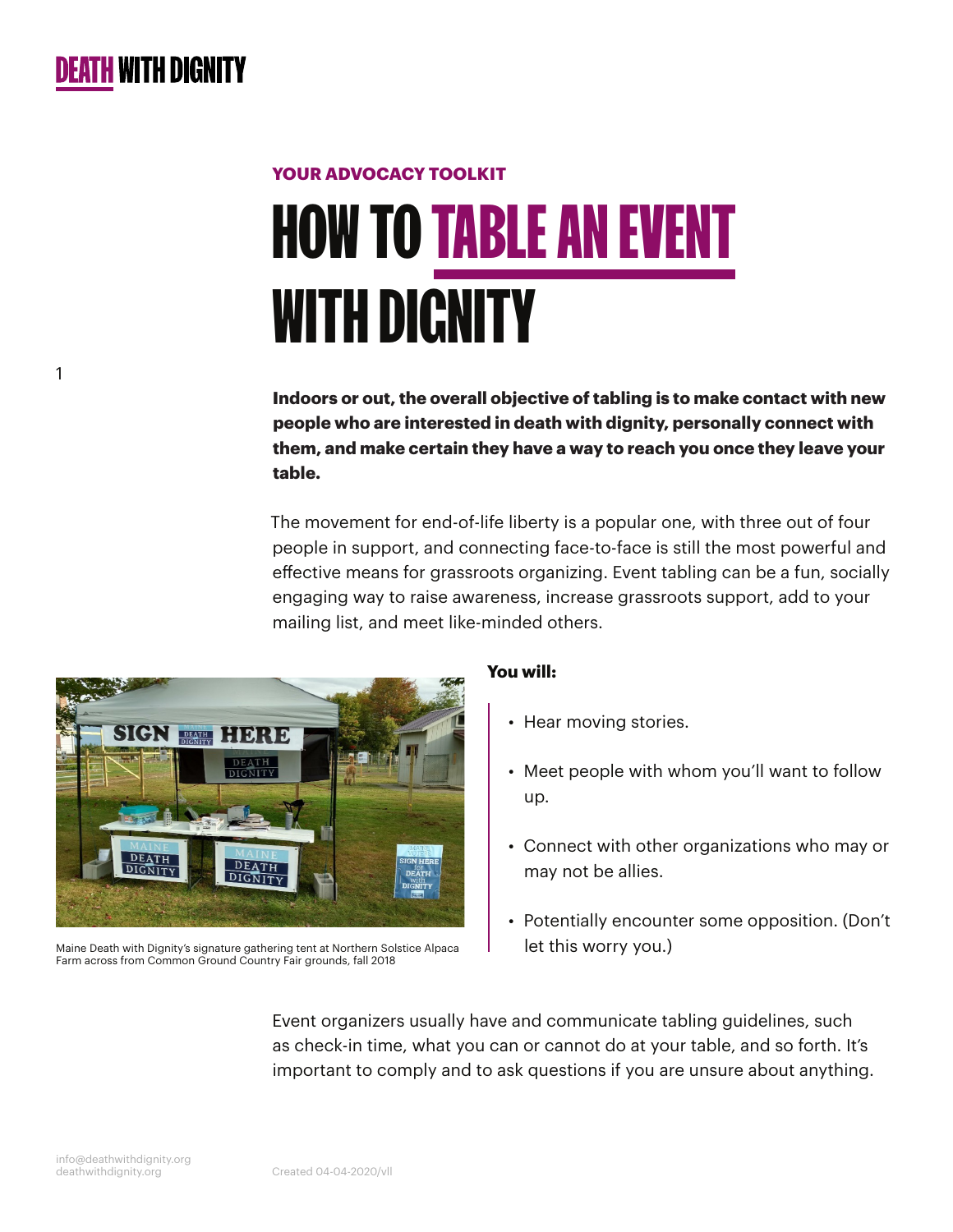#### **TABLING TIPS**

- A compelling table looks inviting, isn't cluttered, and holds basic takeaways people can easily carry with them as they leave.
- Tabling is best if you can freely move about in front to greet people who approach.
- A friendly person or two moving about chatting and greeting will draw people in.
- Tabling is *fun* (and *extra* fun when more than one person is present).
- Tabling can be tiring. Be sure to take care of yourself by moving around the venue, eating, and hydrating appropriately.
- Whether indoors or out, keep things simple for hassle-free set up, display, take-down, and pack-up.
- Keep track of and follow-up on any commitments you make with people you meet.
- Make sure all volunteers helping with your event are familiar with your organization's communications and messaging protocol.

#### **PLACES TO TABLE**

- Healthcare Decision Day and other healthcare events
- Senior citizen events
- Fairs, festivals, parades, etc.
- Farmer's markets and other outdoor venues that allow booth set-up
- Notice where other social activism groups also table: conventions, educational gatherings, etc.

### **TABLING ESSENTIALS: A MINIMALIST APPROACH**

Event organizers usually have and communicate tabling guidelines, like when to check-in, what time to set up, and so forth. Be sure to observe all quidelines and have enough of these essentials so you won't run out:

- Information sheet hand-out (no more than one single-sided page containing basic facts about death with dignity laws in general and/or your state-specific bill or law).
- Sign-up sheet w/ clipboard (minimally ask for first name, last name, email address, and zip code). Someone standing by with a smartphone or tablet to sign people up directly on your website is also useful.
- Business card or pocket card with organization's contact information so people can email, call, and find your website.
- Well-designed brochure or rack card with basic information about your organization, the state bill or law, and organization contact information.

 $\mathfrak{D}$ 

## **TARIF AN FVFNT**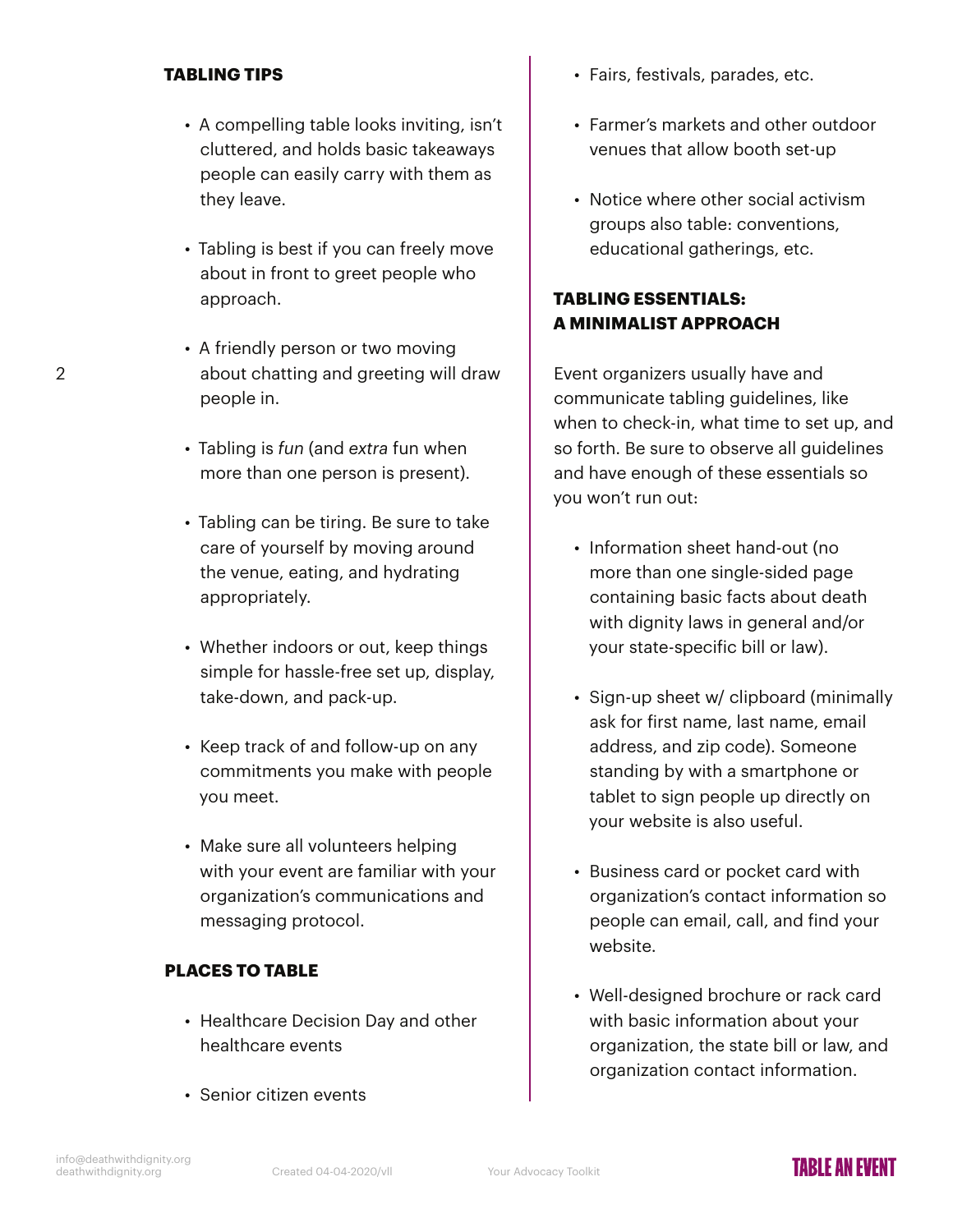#### **Indoor Tabling Venue Tabling essentials plus:**

- Banner with logo set up either above and behind the table, or hanging from the front, or both. Having a banner above and behind lets people see it across a crowd. Keep a heavy-duty cardboard tube to store banners in.
- Tablecloth (some venues will have table covered, but it's good to have your own table dressing to liven things up a little).
- Extra ink pens (nice for give-away if imprinted).
- Candy dish. This is always a hit. Life Savers™ are fun to have at a table with 'death' information and a candy dish usually prompts people to stop in.
- Optional, depending on budget: Giveaway item (sticker, bookmark, magnet, campaign button, or just about anything inexpensive to take away).

#### **Outdoor Tabling Venue Tabling essentials, indoor items, plus:**

If attending outdoor events, the event organizers will indicate how much space you will have. Usually, it's what you can fit in a 10'  $\times$  10' or 12'  $\times$  12' space. Some venues will supply tables, but it may be easier to decline those and have your own for a consistent set up.

In the Maine image (page 1), two foldable 2' x 4' tables are butted together. Holes were drilled in the fonts to affix a large-

head screw (which stays in place), making front banner (1.5' x 3') set-up hassle-free with small bungee cords. Tables fold flat to 2' x 2' and easily fit behind the seat of a compact car.

Plan for any weather scenario if outdoors. In high winds, take canopy fabric down, leaving frame up if it looks like wind will clear. Canopy tents become kites in high wind conditions, despite concrete blocks. Leaving canopy fabric on will damage your frame in high winds.

#### **Recommended:**

- 10' x 10' Coleman heavy-duty canopy. Sides are separate; nice to have rain or shine.
- Folding chairs (one or two maximum, otherwise too crowded).
- A variety of banners to span back, top, and tables, depending on the effect you want. The Maine image shows 1.5' x 3' (table fronts), 1' x 8' (above), and 3' x 6' ft (back), all fixed with a simple bungee set-up. Purchasing printed ones online is relatively inexpensive, but you can make your own.
- Multiple bungees. Practice your set up and have only what you need, with a couple of spares in case they break.
- A spool of nylon cord (for tie-downs and other needs).
- Heavy bricks to hold papers down if windy, 4 heavy cinder building blocks to anchor tent if windy. Don't bother

3

## TARI F AN FVFNT